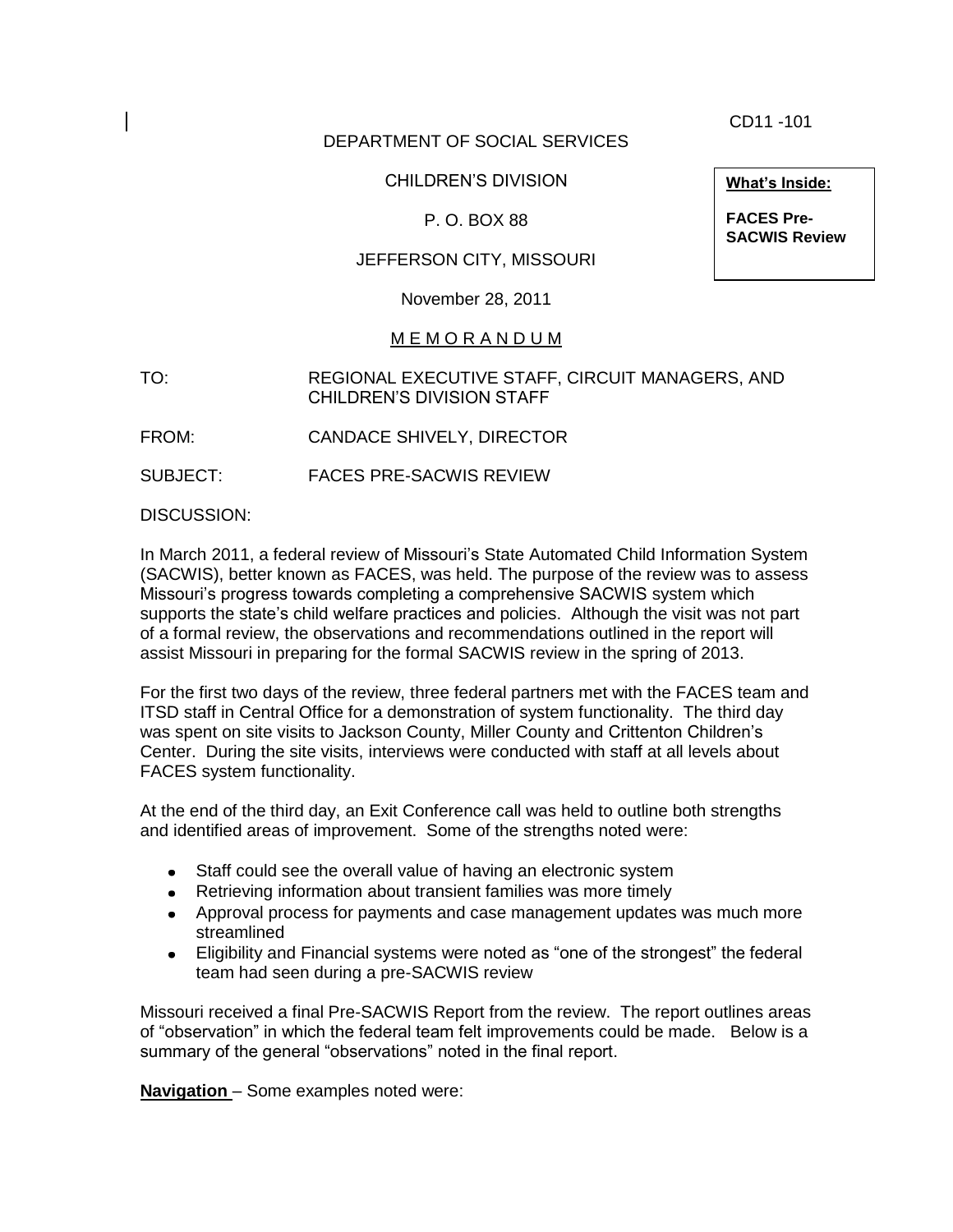- Staff have to copy and paste the DCN or case ID when moving from screen to screen among various functions in FACES.
- Investigation supervisors noted that because of the size limit on pick lists they  $\bullet$ are unable to view all of the investigators on one list. As a result they are using a work around of incorrectly associating some staff to smaller offices in order to be able to select them and make assignments.
- When entering a license, resource staff must page through a list of names  $\bullet$ one at a time.
- $\bullet$ When researching the status of a contract for a resource, the user must know the DVN, but when searching on the resource screens users may search on the vendor name. Contract staff expressed a desire to have the ability to search on name instead of the duplicative process of looking up the DVN and then searching on it.
- Contacts can be labeled to apply to both AC and FCS cases, but monthly summaries and court information must be entered twice to record it for both case types.
- **Ancillary Systems** The review team noted a number of ancillary systems being used to support SACWIS related functions, which is problematic under current SACWIS rules. There should not be duplicate data entry into other, parallel systems (whether electronic or manual). Some examples included:
	- $\bullet$ Staff enter information into Word first and then copy it into FACES due to issues such as lack of spell check or text editing capability in FACES text fields.
	- Investigation staff were using Excel spreadsheets to track ongoing workload and due dates.
	- Resource staff keep paper foster parent lists with key information on families  $\bullet$ and licensing due dates rather than utilizing search screens and alerts in FACES.
	- Licensing staff keep paper quarterly review lists to track due dates for review  $\bullet$ of resource providers and dates the reviews were completed, duplicating information in FACES.

## **Training and Communication**

- Refresher training should be available for staff who need additional  $\bullet$ assistance or who are transferring to a new job and need to learn new system functionality to support that work.
- Better communication is needed on the status or timing of requests for  $\bullet$ enhancements or system fixes.

FACES staff have reviewed all of the recommendations from the final Pre-SACWIS report and is committed to resolving issues noted by field staff and the federal reviewers during the on-site visits. A list of [FACES Priorities for FY2012](http://dssweb/cs/faces/index.htm) is posted on the FACES Information page. Several of the system changes scheduled for this fiscal year are a direct result of the Pre-SACWIS Review.

Many thanks to all who participated in the Pre-SACWIS Review, including local staff who participated in the site visits. It took a tremendous amount of preparation to make the